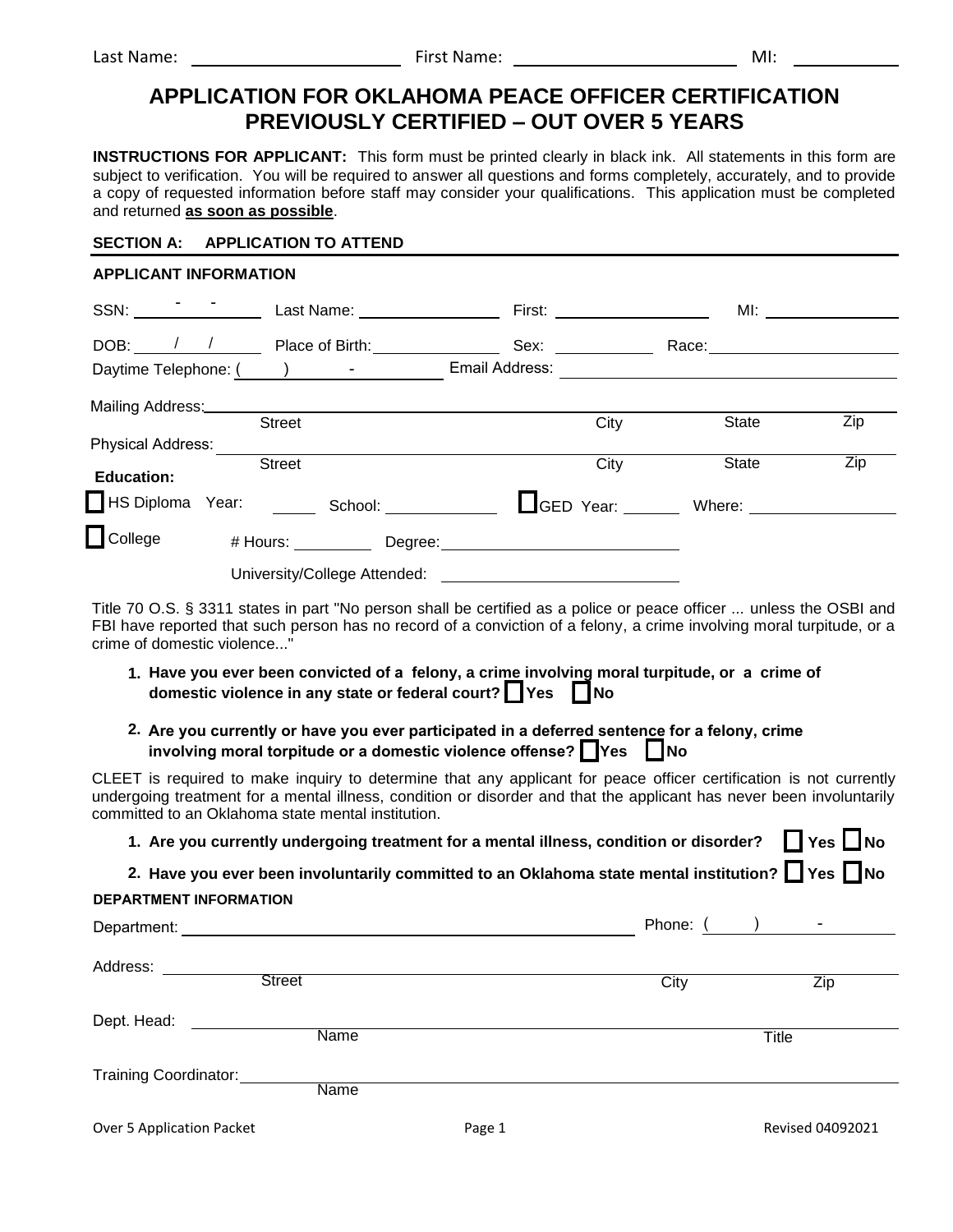Last Name: Name: The Society of Terms First Name: Name: Name MI: Name MI: Name MI: Name MI: Name MI: Name MI: N

## **SECTION B: DEPARTMENT OF MENTAL HEALTH AND SUBSTANCE ABUSE SERVICES CONSENT FORM**

### **DEPARTMENT OF MENTAL HEALTH AND SUBSTANCE ABUSE SERVICES CONSENT FOR RELEASE OF CONFIDENTIAL INFORMATION**

l<u>, </u>, SSN: <u>\_\_\_\_\_-\_\_\_\_\_\_\_\_\_\_\_\_\_\_SEX: \_\_\_\_</u> DOB: \_\_\_\_\_\_/\_\_\_\_\_/

authorize the Department of Mental Health and Substance Abuse Services to release to the Council on Law Enforcement Education and Training (CLEET) information concerning whether I have ever been involuntarily committed to an Oklahoma state mental institution. This authorization is given as part of my CLEET application for: Peace Officer **Certification** 

This consent shall expire upon notification from CLEET that I am accepted to attend or denied attendance in the CLEET Peace Officer Over 5 Refresher class.

I hereby acknowledge that this consent for the release of information is given freely and voluntarily. I understand that I may revoke this consent (in writing) at any time unless action has already been taken based upon it, and that in any event this consent expires in ninety (90) days from the date of signing or upon the condition(s) described above, unless a longer period has been specified above.

#### **THE INFORMATION AUTHORIZED FOR RELEASE MAY INCLUDE RECORDS WHICH MAY INDICATE THE PRESENCE OF A COMMUNICABLE OR VENEREAL DISEASE WHICH MAY INCLUDE, BUT ARE NOT LIMITED TO, DISEASES SUCH AS HEPATITIS, SYPHILIS, GONORRHEA, AND THE HUMAN IMMUNODEFICIENCY VIRUS, ALSO KNOWN AS ACQUIRED IMMUNE DEFICIENCY SYNDROME (AIDS). [63 O. S. § 1-502.2] (B)**

Notice to individuals or entities releasing alcohol and drug abuse treatment records:

There shall be a statement in bold face, stamped upon each page of the information released stating, "This information has been disclosed to you from records protected by Federal confidentiality rules (42 CFR Part 2). The Federal rules prohibit you from making any further disclosure of this information unless further disclosure is expressly permitted by the written consent of the person to whom it pertains or as otherwise permitted by 42 CFR Part 2. A general authorization for release of medical or other information is NOT sufficient for this purpose. The Federal rules restrict any use of the information to criminally investigate or prosecute any alcohol or drug abuse patient."

Signature of CLEET Applicant Date Date Date Date

(Print full name including middle initial)

/ /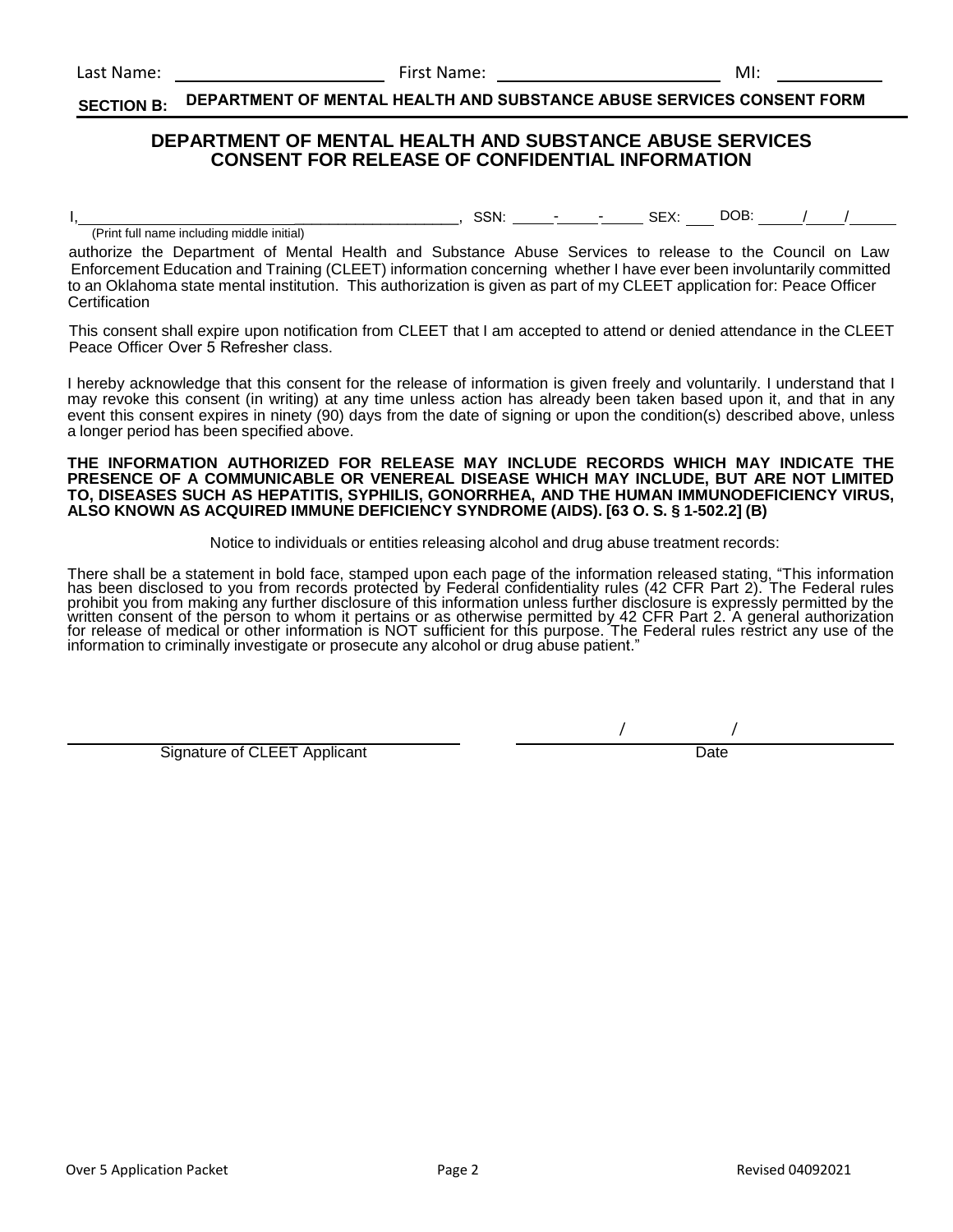#### **SECTION C: VERIFICATION OF LAWFUL PRESENCE IN THE UNITED STATES OF AMERICA**

**Instructions**: Anyone applying for certification by CLEET is required to provide CLEET with certification of lawful presence in the United States. Please complete the following verification.

| Last Name: |                                       | First Name: | Initial: |
|------------|---------------------------------------|-------------|----------|
|            | [Print or type Applicant's Full Name] |             |          |

I state under penalty of perjury under the laws of Oklahoma that the following is true and correct.

#### **(Initial one Option below)**

\_ **Option 1 - Verification of Citizenship:** I am a United States Citizen.

**Option 2 - Affidavit Verifying Qualified Resident Alien Status:** I am a qualified alien under the federal Immigration and Naturalization Act, and I am lawfully present in the United States. For verification purposes, the U.S. Citizenship and Immigration Service requires the I-94 Number and Alien Number. Please list your number(s) below.

I-94 Number:

Alien Number:

Signature of Applicant

Date and Place of Signature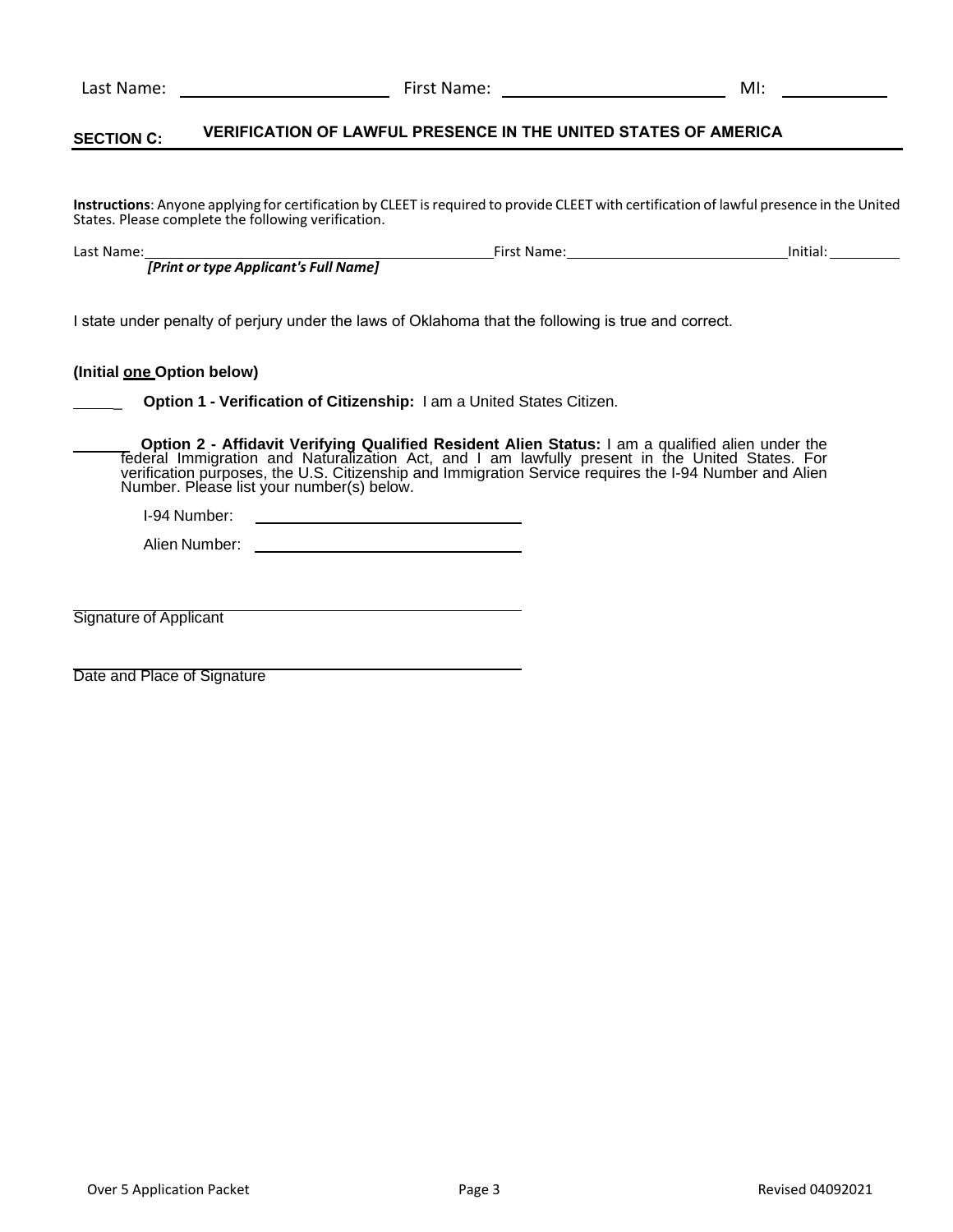#### **SECTION D: AUTHORITY TO RELEASE INFORMATION AND PARTICIPANT NOTIFICATION**

I hereby authorize any individual or any agency, governmental, private or otherwise, to release any information regarding my present and past employment; medical information regarding diagnosis and treatment of medical conditions which may affect my performance in training; any information relating to my criminal history; any education records, or any other information which is deemed confidential, to any authorized representative of the Council on Law Enforcement Education and Training. I further authorize the Council or its authorized representative to release to any law enforcement agency, or other governmental agency, any information contained in this application or my permanent training file, including, but not limited to, psychological reports, mental health reports, medical reports, academic records, promissory note information and disciplinary reports.

I acknowledge that some phases of training offered at the CLEET training facility in Ada or at other facilities that may be used from time to time by CLEET may be physically demanding and rigorous in nature. I understand that I need to be in reasonably good physical condition to successfully complete the required training.

- 1. All applicants must be a peace officer as prescribed by statutes, and must be enrolled and approved prior to attendance.
- 2. Falsification of any document, form, or instrument, cheating on any test, regardless of manner, violation of any federal or state law or local ordinance, or any CLEET policy may result in immediate dismissal.
- 3. Students shall be under direct control of CLEET personnel in all training, testing, lodging, meals, or other applicable areas, regardless of the hours. Disrespect to any training personnel, student, or citizen, and any action that may bring disrespect to the Council on Law Enforcement Education and Training, or to his or her individual agency will not be tolerated.
- 4. Additional rules for individual academy will be provided at the beginning of each academy. Any violation of the rules will result in a letter of explanation, outlining the violation and the disposition taken, being sent to the respective officer's department head.

I certify that I am not currently undergoing treatment for a mental illness, condition or disorder nor have I ever been involuntarily committed to an Oklahoma state mental institution. I understand that in compliance with Oklahoma statutes CLEET will make inquiry of the Oklahoma Department of Mental Health and Substance Abuse Services to determine any involuntary commitment to an Oklahoma state mental institution. I understand that CLEET is also required, by statute, to immediately inform my employing agency of any involuntary commitment.

I certify that the statements made by me in this application (meaning all sections of the application collectively) are true and correct. I understand that any misrepresentation is sufficient cause for dismissal from the offered training and may result in other disciplinary or legal action. I certify that I have met the educational requirement and do not have a conviction of a felony, a crime of moral turpitude, or a crime of domestic violence, nor am I currently nor have I ever participated in a deferred sentence for a felony, a crime involving moral turpitude or a domestic violence offense, and I have not had a final protective order entered against me.

I accept personal responsibility for any injury that I might incur during training and relieve CLEET personnel of any financial or other liability.

I state under penalty of perjury under the laws of Oklahoma that the foregoing is true and correct.

(Signature of Applicant)

Date: / / /